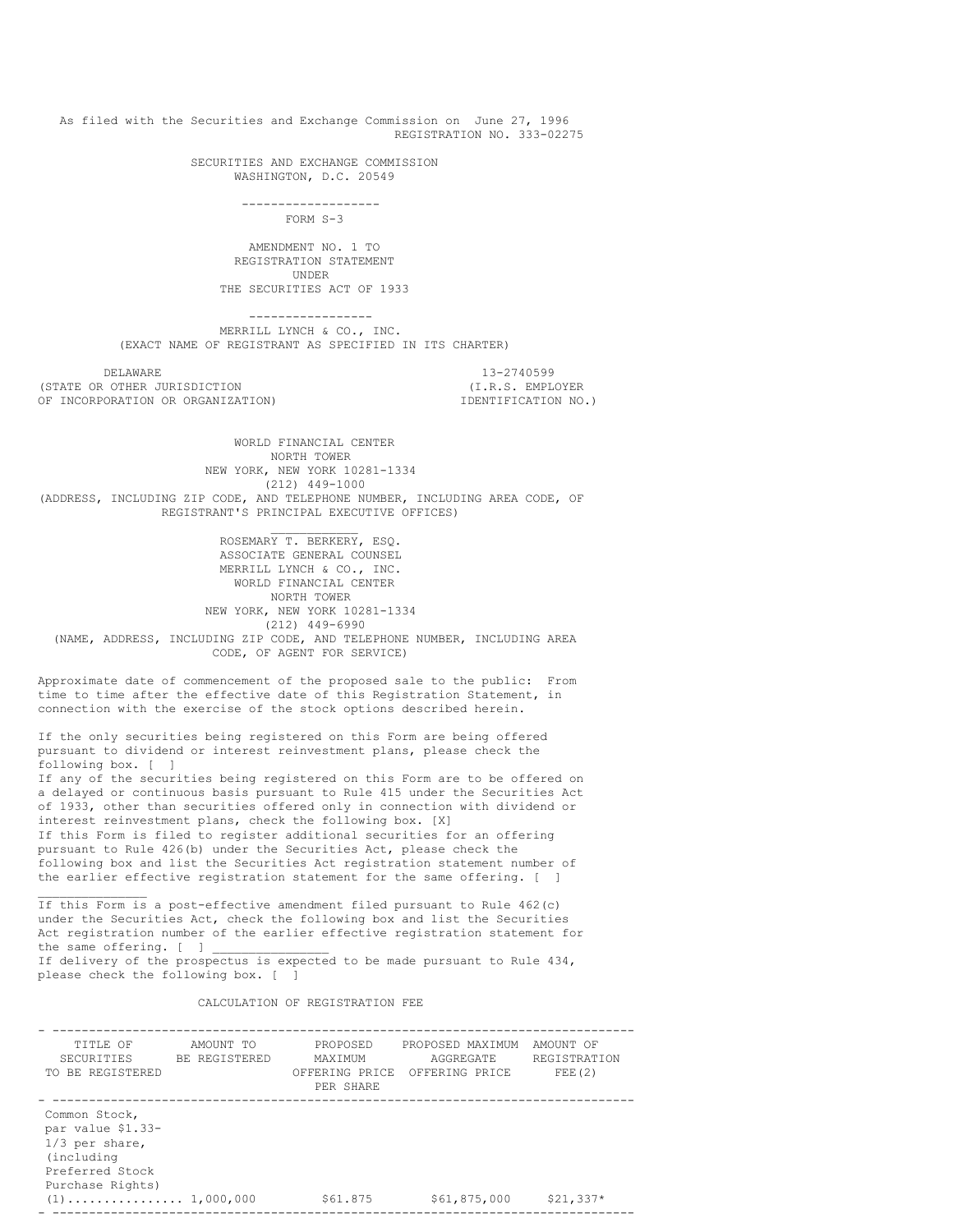\*Previously paid.

(1) Prior to the occurrence of certain events, the Preferred Stock Purchase Rights will not be evidenced separately from the Common Stock; value attributable to such Rights, if any, is reflected in the market price of the Common Stock.

(2) Calculated in accordance with Rule 457(c).

THE REGISTRANT HEREBY AMENDS THIS REGISTRATION STATEMENT ON SUCH DATE OR DATES AS MAY BE NECESSARY TO DELAY ITS EFFECTIVE DATE UNTIL THE REGISTRANT SHALL FILE A FURTHER AMENDMENT WHICH SPECIFICALLY STATES THAT THIS REGISTRATION STATEMENT SHALL THEREAFTER BECOME EFFECTIVE IN ACCORDANCE WITH SECTION 8(A) OF THE SECURITIES ACT OF 1933 OR UNTIL THIS REGISTRATION STATEMENT SHALL BECOME EFFECTIVE ON SUCH DATE AS THE COMMISSION, ACTING PURSUANT TO SAID SECTION 8(A), MAY DETERMINE.

PROSPECTUS - ----------

1,000,000 SHARES

MERRILL LYNCH & CO., INC.

COMMON STOCK

 $\mathcal{L}=\mathcal{L}=\mathcal{L}=\mathcal{L}=\mathcal{L}$ 

This prospectus relates to up to 1,000,000 shares of Common Stock, par value \$1.33-1/3 share ("Common Stock"), of Merrill Lynch & Co., Inc. (the "Company"), which may be offered and sold to immediate family members of certain Participants in the Merrill Lynch & Co., Inc. Long-Term Incentive Compensation Plan (the "Plan"), pursuant to nonqualified stock options ("Stock Options") granted to such Participants under the Plan, some or all of which may be transferred by Participants to immediate family members in accordance with the Plan and the grant documents specifying the terms and conditions of such Stock Options. This prospectus also relates to the offer and sale of Common Stock pursuant to such Stock Options to the beneficiaries of such immediate family members, or the executors, administrators or beneficiaries of their estates, or other persons duly authorized by law to administer the estate or assets of such persons.

THESE SECURITIES HAVE NOT BEEN APPROVED OR DISAPPROVED BY THE SECURITIES AND EXCHANGE COMMISSION OR ANY STATE SECURITIES COMMISSION NOR HAS THE COMMISSION OR ANY STATE SECURITIES COMMISSION PASSED UPON THE ACCURACY OR ADEQUACY OF THIS PROSPECTUS. ANY REPRESENTATION TO THE CONTRARY IS A CRIMINAL OFFENSE.

 $\mathcal{L}=\mathcal{L}=\mathcal{L}=\mathcal{L}=\mathcal{L}$ 

NO PERSON IS AUTHORIZED TO GIVE ANY INFORMATION OR TO MAKE ANY REPRESENTATIONS OTHER THAN THOSE CONTAINED IN THIS PROSPECTUS, AND IF GIVEN OR MADE SUCH INFORMATION OR REPRESENTATIONS MUST NOT BE RELIED UPON AS HAVING BEEN AUTHORIZED. THIS PROSPECTUS DOES NOT CONSTITUTE AN OFFER TO SELL OR A SOLICITATION OF AN OFFER TO BUY ANY OF THESE SECURITIES IN ANY JURISDICTION TO ANY PERSON TO WHOM IT IS UNLAWFUL TO MAKE SUCH OFFER OR SOLICITATION IN SUCH JURISDICTION.

 $\mathcal{L}=\mathcal{L}=\mathcal{L}=\mathcal{L}=\mathcal{L}$ 

 $\mathcal{L}=\mathcal{L}=\mathcal{L}=\mathcal{L}=\mathcal{L}$ THIS PROSPECTUS SHOULD BE RETAINED FOR FUTURE REFERENCE.

 $\mathcal{L}=\mathcal{L}=\mathcal{L}=\mathcal{L}=\mathcal{L}$ The date of this Prospectus is June 27, 1996.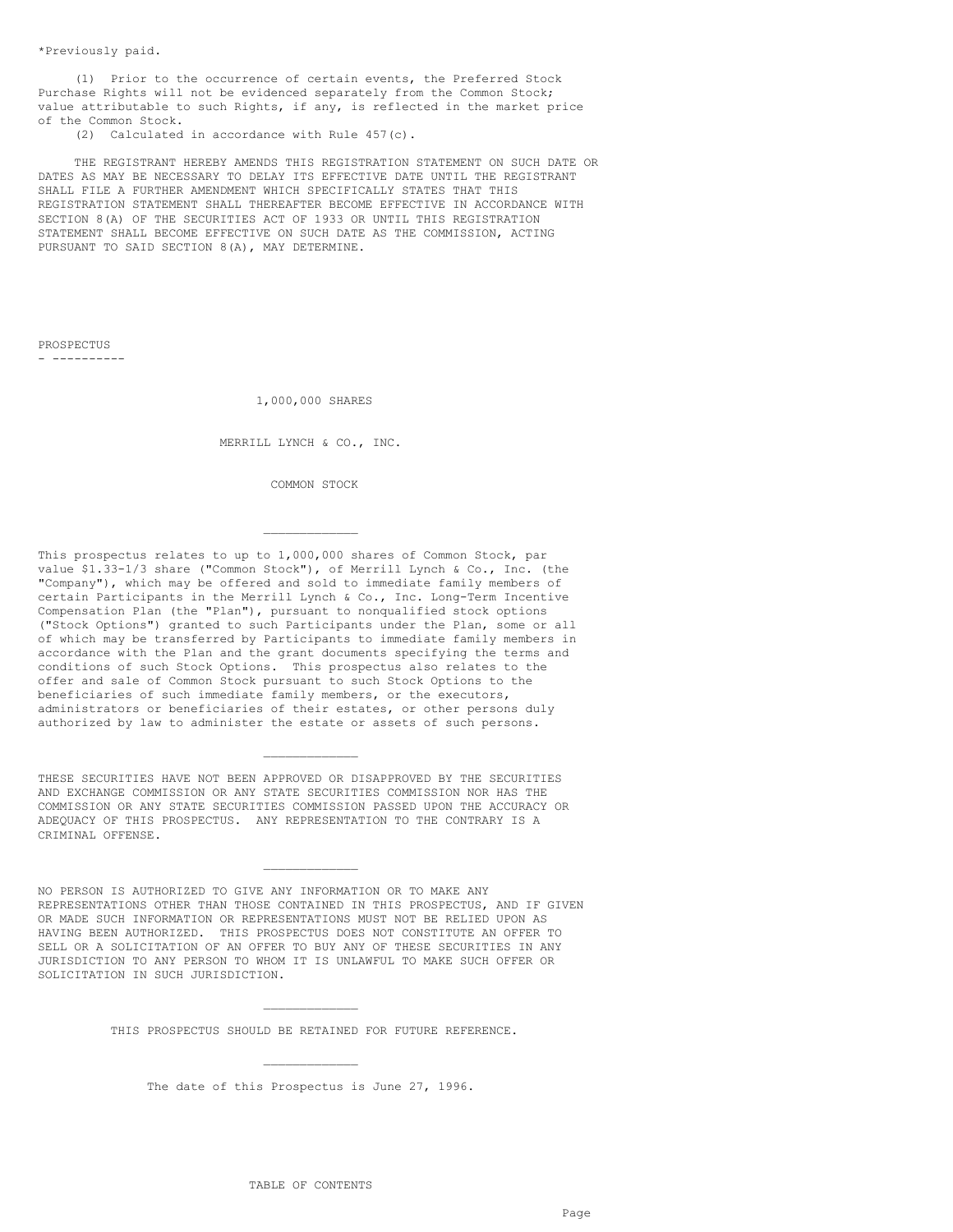| Incorporation of Certain Documents by Reference 2                                     |  |
|---------------------------------------------------------------------------------------|--|
|                                                                                       |  |
|                                                                                       |  |
|                                                                                       |  |
| Description of the Plan and the Stock Options $\ldots$ 4                              |  |
|                                                                                       |  |
|                                                                                       |  |
| Legal Opinion $\ldots \ldots \ldots \ldots \ldots \ldots \ldots \ldots \ldots \ldots$ |  |

### AVAILABLE INFORMATION

The Company is subject to the reporting requirements of the Securities Exchange Act of 1934 (the "Exchange Act") and, in accordance therewith, files reports and other information with the Securities and Exchange Commission (the "Commission"). Reports, proxy statements, and other information filed by the Company can be inspected and copied at the public reference facilities maintained by the Commission at Room 1024, 450 Fifth Street, N.W., Washington, D.C. 20549, as well as the following Regional Offices of the Commission: Midwest Regional Office, 500 West Madison Street, Suite 1400, Chicago, Illinois 60661-2551 and Northeast Regional Office, Seven World Trade Center, New York, New York 10048. Copies of such material can also be obtained from the Public Reference Section of the Commission at 450 Fifth Street, N.W., Washington, D.C. 20549 at prescribed rates. Reports, proxy statements, and other information concerning the Company may also be inspected at the offices of the New York Stock Exchange, the American Stock Exchange, the Chicago Stock Exchange, and the Pacific Stock Exchange. The Commission maintains a Web site at http://www.sec.gov containing reports, proxy and information statements and other information regarding registrants, including the Company, that file electronically with the Commission.

## INCORPORATION OF CERTAIN DOCUMENTS BY REFERENCE

The Company's Annual Report on Form 10-K for the year ended December 29, 1995, Quarterly Report on Form 10-Q for the quarter ended March 29, 1996, and Current Reports on Form 8-K dated January 17, 1996, January 22, 1996, February 7, 1996, February 29, 1996, March 1, 1996, March 12, 1996, March 18, 1996, April 1, 1996, April 15, 1996, May 1, 1996, May 13, 1996, May 15, 1996, and May 28, 1996 (as amended by Form  $8-K/A$  filed June 7, 1996) filed pursuant to Section 13 of the Exchange Act, are incorporated by reference herein.

All documents filed by the Company pursuant to Sections  $13(a)$ ,  $13(c)$ , 14 or 15(d) of the Exchange Act subsequent to the date hereof and prior to the termination of the offering of the securities registered hereunder shall be deemed to be incorporated by reference herein and to be part hereof from the date of filing of such documents. Any statement contained in a document incorporated or deemed to be incorporated by reference herein shall be deemed to be modified or superseded for purposes hereof to the extent that a statement contained herein or in any other subsequently filed document which also is or is deemed to be incorporated by reference herein modifies or supersedes such statement. Any such statement so modified or superseded shall not be deemed, except as so modified or superseded, to constitute a part hereof.

THE COMPANY WILL PROVIDE WITHOUT CHARGE TO EACH PERSON TO WHOM THIS PROSPECTUS IS DELIVERED, ON THE WRITTEN OR ORAL REQUEST OF ANY SUCH PERSON (WITHOUT EXHIBITS OTHER THAN EXHIBITS SPECIFICALLY INCORPORATED BY REFERENCE) OF ANY OR ALL OF THE DOCUMENTS INCORPORATED BY REFERENCE IN THIS PROSPECTUS. REQUESTS FOR SUCH COPIES MAY BE DIRECTED TO MR. GREGORY T. RUSSO, SECRETARY, MERRILL LYNCH & CO., INC., 100 CHURCH STREET, 12TH FLOOR, NEW YORK, NEW YORK 10080-6512 (TELEPHONE NUMBER: (212) 602-8435).

 $\overline{2}$ 

# MERRILL LYNCH & CO., INC.

Merrill Lynch & Co., Inc. is a holding company that, through its subsidiaries and affiliates, provides investment, financing, insurance, and related services on a global basis. Its principal subsidiary, Merrill Lynch, Pierce, Fenner & Smith Incorporated ("MLPF&S"), one of the largest securities firms in the world, is a leading broker in securities, options contracts and commodity and financial futures contracts; a leading dealer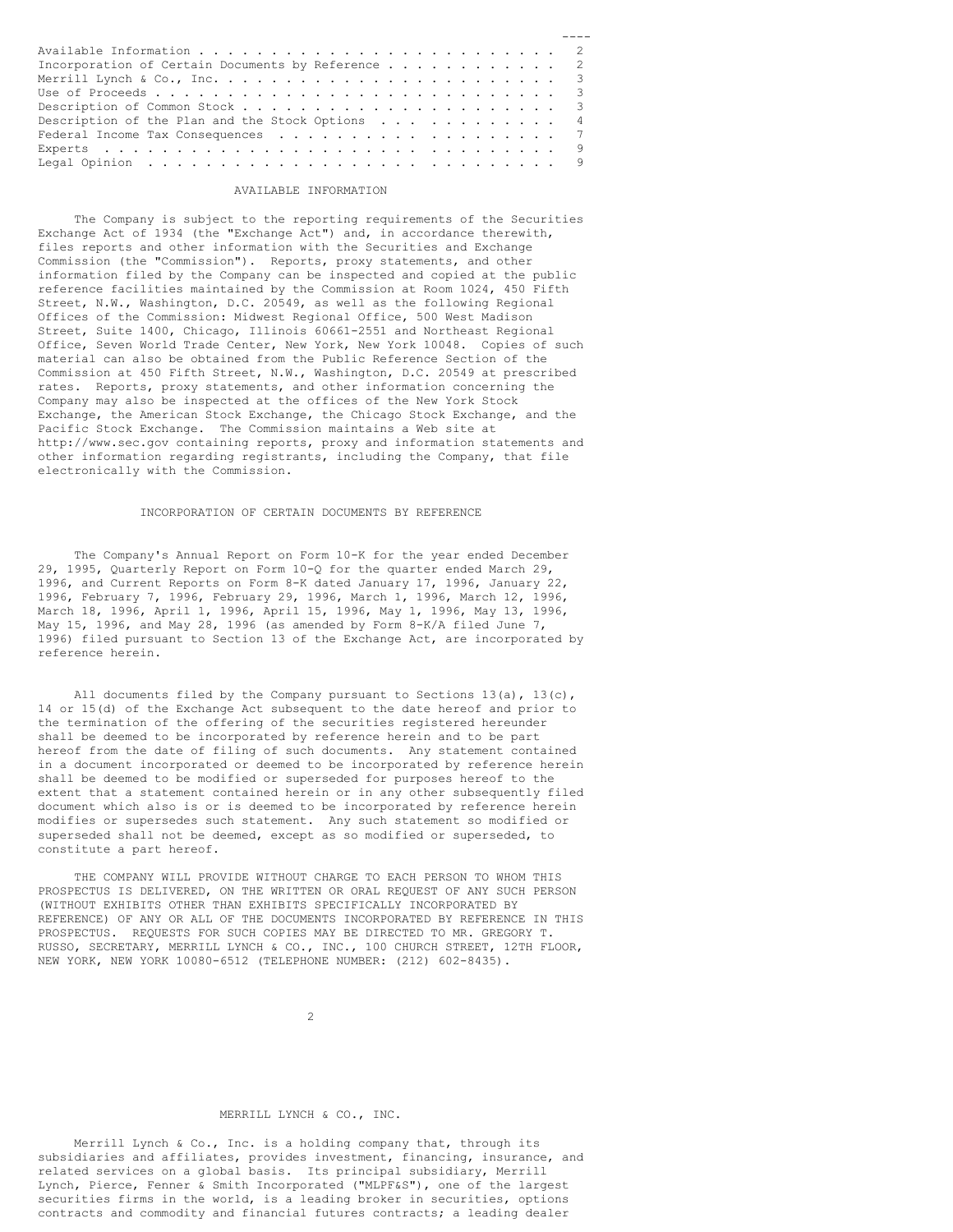in options and in corporate and municipal securities; a leading investment banking firm that provides advice to, and raises capital for, its clients; and an underwriter of selected insurance products. Other subsidiaries provide financial services on a global basis similar to those of MLPF&S and are engaged in such other activities as international banking, lending, and providing other investment and financing services. Merrill Lynch International Incorporated, through subsidiaries and affiliates, provides investment, financing, and related services outside the United States and Canada. Merrill Lynch Asset Management, LP and Fund Asset Management, LP together constitute one of the largest mutual fund managers in the world and provide investment advisory services. Merrill Lynch Government Securities Inc. is a primary dealer in obligations issued or guaranteed by the U.S. Government and its agencies. Merrill Lynch Capital Services, Inc., Merrill Lynch Derivative Products, Inc., and Merrill Lynch Capital Markets PLC are the Company's primary derivative product dealers and enter into interest rate and currency swaps and other derivative transactions as intermediaries and as principals. The Company's insurance underwriting operations consist of the underwriting of life insurance and annuity products. Banking, trust, and mortgage lending operations conducted through subsidiaries of the Company include issuing certificates of deposit, offering money market deposit accounts, making secured loans, and providing foreign exchange trading facilities and other related services.

The principal executive office of the Company is located at World Financial Center, North Tower, 250 Vesey Street, New York, New York 10281; its telephone number is (212) 449-1000.

#### USE OF PROCEEDS

The Company intends to use the net proceeds from the sale of the Common Stock offered hereby for general corporate purposes.

# DESCRIPTION OF COMMON STOCK

The authorized capital stock of the Company consists of 500,000,000 shares of Common Stock, par value \$1.33-1/3 per share, and 25,000,000 shares of preferred stock, par value \$1.00 per share, issuable in series ("Preferred Stock"). The holders of shares of Common Stock are entitled to one vote for each share held and each share of Common Stock is entitled to participate equally in dividends out of funds legally available therefor, as and when declared by the Board of Directors, and in the distribution of assets in the event of liquidation. The shares of Common Stock have no preemptive or conversion rights, redemption provisions or sinking fund provisions. The outstanding shares of Common Stock are, and the shares offered hereby will be, duly and validly issued, fully paid and nonassessable. Each share is eligible to participate under the Rights Agreement referenced below and, to the extent specified therein, to purchase certain securities upon the occurrence of certain events specified in the Rights Agreement.

The Board of Directors of the Company, without further action by stockholders, has the authority, to issue shares of Preferred Stock from time to time in one or more series and to fix the powers (including voting power), designations, preferences as to dividends and liquidation, and relative, participating, optional, or other special rights and the qualifications, limitations, or restrictions thereof. As of June 15, 1996, there were 17,000,000 Depositary Shares issued each representing a one-four hundredth interest in a share of the Company's 9% Cumulative Preferred Stock, Series A (the "9% Preferred Stock"). The 9% Preferred Stock is a single series consisting of 42,500 shares with an aggregate liquidation preference of \$425,000,000. As of June 15, 1996, there were 42,500 shares of 9% Preferred Stock outstanding. As of June 15, 1996, there were 3,000 shares of the Company's Remarketed Preferred StockSM, Series C (the "RP(R) Stock") issued, of which 1,938 were outstanding. From time to time, MLPF&S may occasionally acquire a temporary position in the Depositary Shares and shares of RP Stock. At June 15, 1996, the Depositary Shares and shares of RP Stock held by MLPF&S for the purpose of resale was not material.

The 9% Preferred Stock and RP Stock have dividend and liquidation preference over the Common Stock and over the Series A Junior Preferred Stock issuable pursuant to a Rights Agreement dated as of December 16, 1987 between ML & Co. and Chemical Bank (successor by merger to Manufacturers Hanover Trust Company).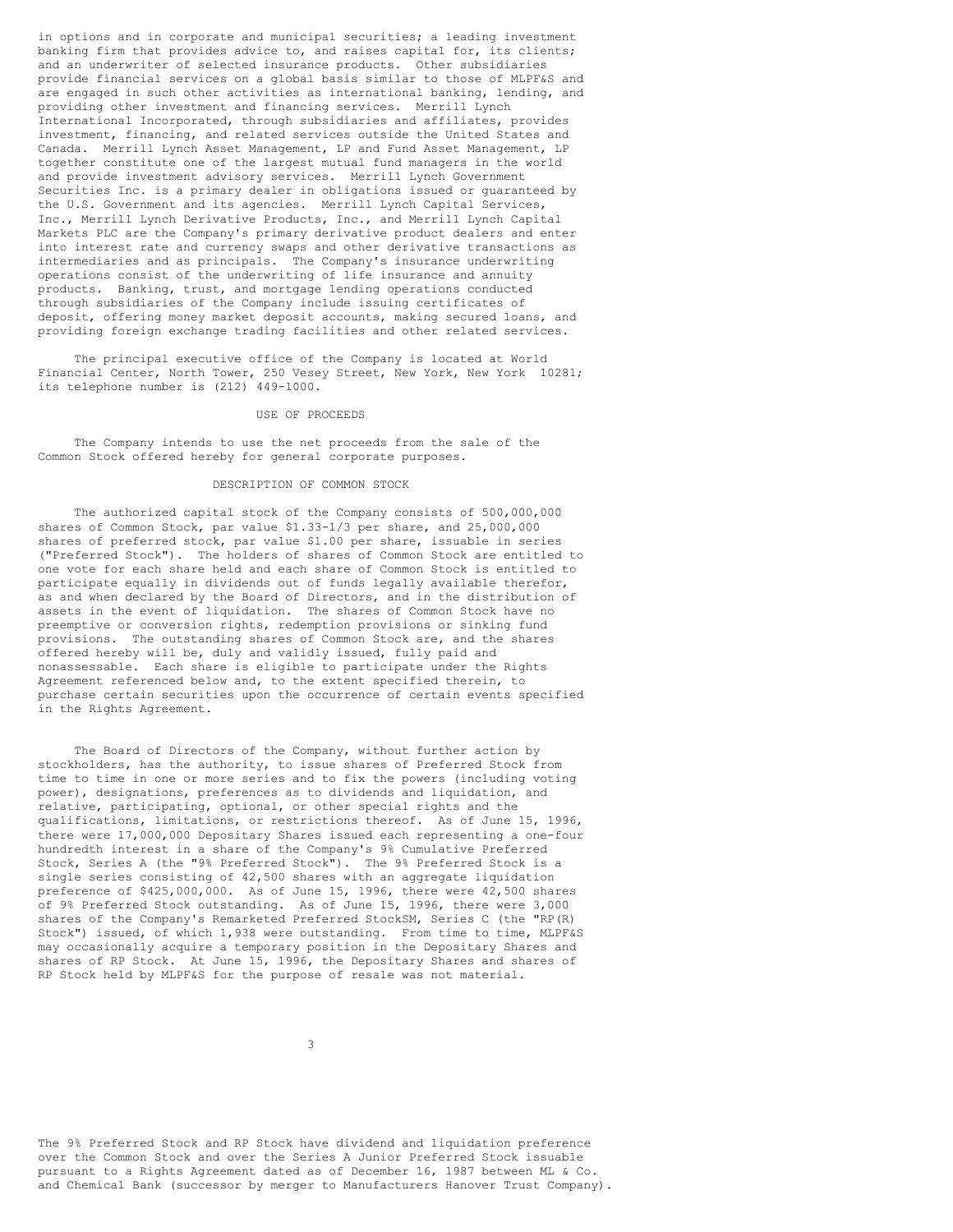#### THE PLAN

A copy of the Plan is filed as an exhibit to the Registration Statement of which this Prospectus forms a part. The following summary of certain provisions of the Plan does not purport to be complete and is subject to, and qualified in its entirety by reference to, all of the provisions of the Plan, including the definitions therein of certain terms.

The purposes of the Plan are to enhance the growth and profitability of the Company and its subsidiaries by providing the incentive of long-term rewards to key employees, to attract and retain employees of outstanding competence and ability, to encourage long-term stock ownership by employees, and to further align the interests of such employees with those of stockholders by providing them with the incentive of long-term rewards through an opportunity for capital accumulation in the form of a proprietary interest in the Company. The Plan is not a pension, profit-sharing, or stock bonus plan designed to qualify under Section 401(a) of the Internal Revenue Code of 1986, as amended (the "Code"), or an employee benefit plan subject to any of the provisions of the Employee Retirement Income Security Act of 1974 (other than a one-time reporting requirement).

The Plan was adopted by the Board of Directors of the Company on February 27, 1989 and was approved by the stockholders of the Company on April 28, 1989. On April 22, 1991, the stockholders of the Company approved an increase, to 40,000,000, in the number of shares authorized to be distributed under the Plan. On January 27, 1992, the Board of Directors of the Company amended the Plan to limit to 40,000,000 the total number of units payable in cash under the Plan. On October 11, 1993, the Board of Directors of the Company declared a two-forone stock split, effected in the form of a 100% stock dividend, payable on November 24, 1993 to the holders of record of shares of Common Stock at the close of business on October 22, 1993. Therefore, total authorization pursuant to the Plan is 80,000,000 shares of Common Stock and 80,000,000 units payable in cash. As of December 29, 1995, 18,265,877 shares were available for distribution under the Plan (net of shares reserved for issuance upon the exercise of outstanding Stock Options), and unexercised Stock Options to purchase 30,075,851 shares of Common Stock were outstanding under the Plan.

The Plan provides for grants of "Performance Shares," "Performance Units," "Restricted Shares," "Restricted Units," "Stock Options," "Stock Appreciation Rights," and "Other ML & Co. Securities" to eligible employees as the Management Development and Compensation Committee of the Board of Directors of the Company (the "Committee") may determine. The Committee determines, after receiving the recommendations of the management, the employees to whom grants will be made, when such grants will be made, the size of such grants, and other terms of grants.

The Plan is administered by the Committee, which is constituted to meet the requirements of Rule 16b-3 promulgated under the Exchange Act. The Committee members serve at the pleasure of the Company's Board of Directors. They presently are Jill K. Conway, who chairs the Committee, Earle H. Harbison, Jr., Robert P. Luciano, John J. Phelan, Jr., and William L. Weiss, none of whom is employed by the Company. The Committee's address is c/o Corporate Secretary, Merrill Lynch & Co., Inc., 100 Church Street, 12th Floor, New York, New York 10080-6512. In addition to the powers mentioned above, the Committee has the power to interpret the Plan and to prescribe rules and regulations relating thereto. Copies of the Plan and additional information about the Plan and its administrators may be obtained from Linda Teufel, Executive Compensation, Merrill Lynch & Co., Inc., North Tower, World Financial Center, New York, New York 10281-1331 (telephone no.: (212) 449-7031).

The Company's Board of Directors or the Committee may modify, amend, or terminate the Plan at any time, except that, to the extent then required by applicable law, rule, or regulation, approval of the holders of a majority of the shares of Common Stock represented in person or by proxy at a meeting of stockholders will be required to increase the maximum number of shares of Common Stock available for distribution under the Plan (other than increases due to an

adjustment in accordance with the Plan). No amendment, modification or termination shall adversely affect the rights of a Participant or Stock Option Transferee (as defined below) under a grant previously made to him or her without his or her consent.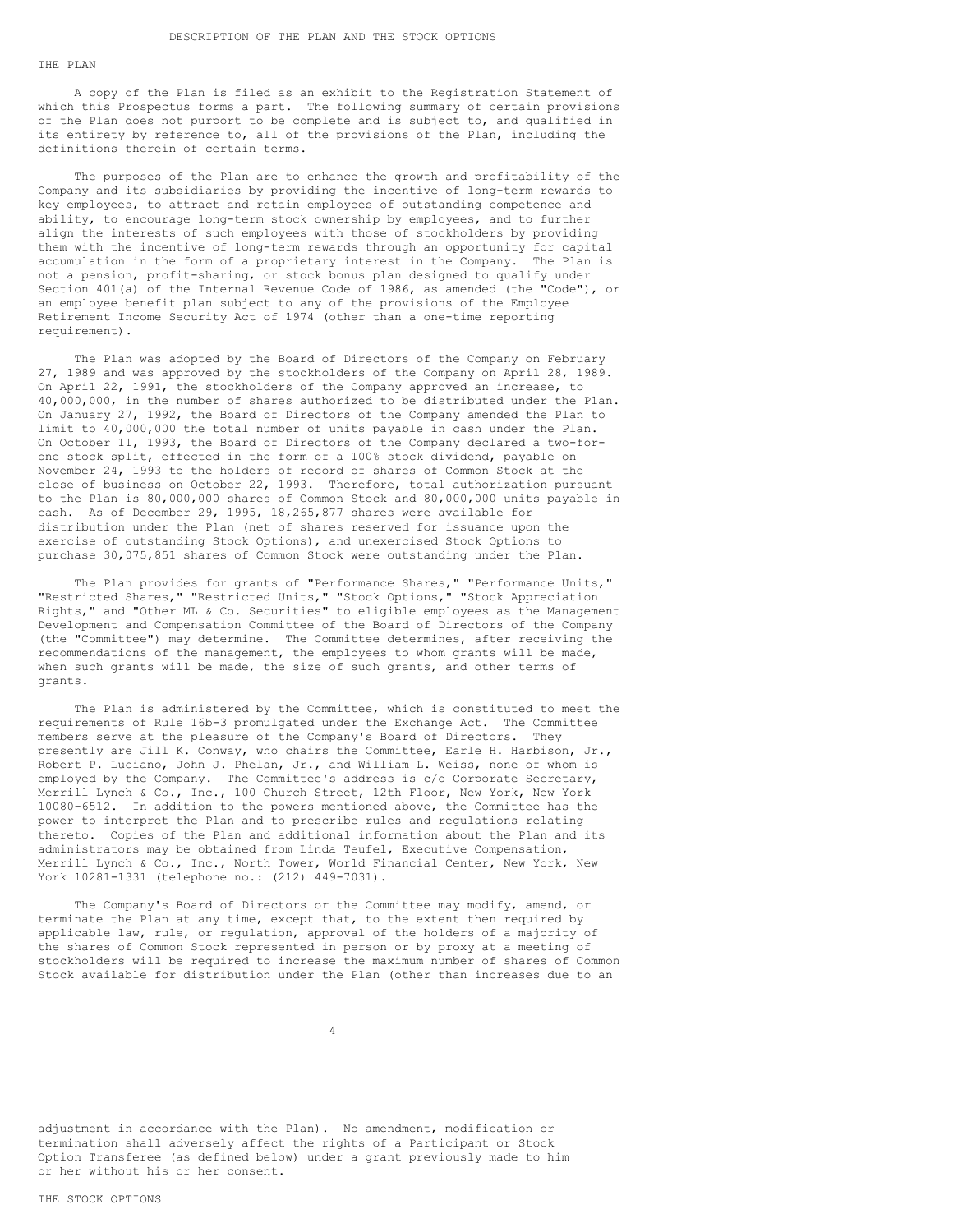#### GENERAL

As stated above, the Plan provides for the grant of Nonqualified Stock Options to purchase shares of Common Stock. At the time of grant, the Committee establishes the exercise price (which may not be less than 50% of the Fair Market Value of the underlying Common Stock on the date of grant), the expiration date (which may not be more than 10 years from the date of grant), and the times and installments in which the Stock Options may be exercised.

As of the date of this Prospectus, all Stock Options granted under the Plan have had expiration dates ten-years from the date of grant with an exercise price equal to the Fair Market Value of the Common Stock on the date of grant. All such grants have provided that the Stock Options become exercisable in equal annual installments over the four- or five-year period following the date of grant.

If any change shall occur in or affect shares of Common Stock or Stock Options on account of a merger, reorganization, stock dividend, stock split or similar changes, the Committee shall make adjustments in, among other things, (i) the maximum number of shares of Common Stock available for distribution under the Plan; (ii) the number of shares reserved for outstanding Stock Option grants; and (iii) any other terms or provisions of outstanding grants, in order to preserve the full benefits of such grants.

## TRANSFERABILITY

The Plan provides that Stock Options are generally not transferable by a Participant except by will or the laws of descent and distribution and are exercisable during the Participant's lifetime only by the Participant. Notwithstanding the foregoing, under certain circumstances, the Committee may grant (or sanction by amending an existing grant) Stock Options that may be transferred by the Participant during his or her lifetime to any member of his or her immediate family or a trust established for the exclusive benefit of one or more members of his or her immediate family in order to permit Participants who receive transferable grants to make a gift of Stock Options to such persons for estate planning purposes. The term "immediate family" is defined for such purpose as children, stepchildren and grandchildren, including relationships arising from legal adoption.

This Prospectus relates to up to 1,000,000 shares of Common Stock of the Company which may be offered and sold to immediate family members of Participants in the Plan pursuant to Stock Options that may be transferred to such immediate family members as described in the immediately preceding paragraph. This Prospectus also relates to the offer and sale of Common Stock pursuant to such Stock Options to the beneficiaries of such immediate family members, or the executors, administrators or beneficiaries of their estates, or other persons duly authorized by law to administer the estate or assets of such persons. As used herein, "Stock Option Transferee" refers to an immediate family member of a Plan Participant (or such person's beneficiary, estate or other legal representative), or a trust for the benefit of one or more immediate family members, that has received Stock Options in a valid transfer, and "Participant Transferor" refers to the Plan Participant who transferred Stock Options held by a particular Stock Option Transferee.

Upon transfer to a Stock Option Transferee, a Stock Option continues to be governed by and subject to the terms and limitations of the Plan and the relevant grant, and the Stock Option Transferee is entitled to the same rights as the Participant Transferor thereunder, as if no transfer had taken place. Accordingly, the rights of the Stock Option Transferee are subject to the terms and limitations of the original grant to the Participant Transferor, including provisions relating to expiration date, exercisability, exercise price and forfeiture. For information regarding the terms of a particular Stock Option grant, Stock Option Transferees may contact Linda Teufel, Executive Compensation, Merrill Lynch & Co., Inc., North Tower, World Financial Center, New York, New York 10281-1331 (telephone no.: (212) 449-7031).

Once a Stock Option has been transferred to a Stock Option Transferee, it may not be subsequently transferred by the Stock Option Transferee except by will or the laws of descent and distribution. A Stock Option Transferee may designate in writing to the Company before his or her death one or more beneficiaries to receive, in the event of his or her death, any rights to which the Stock Option Transferee would be entitled under the Plan. A Stock Option Transferee may also designate an alternate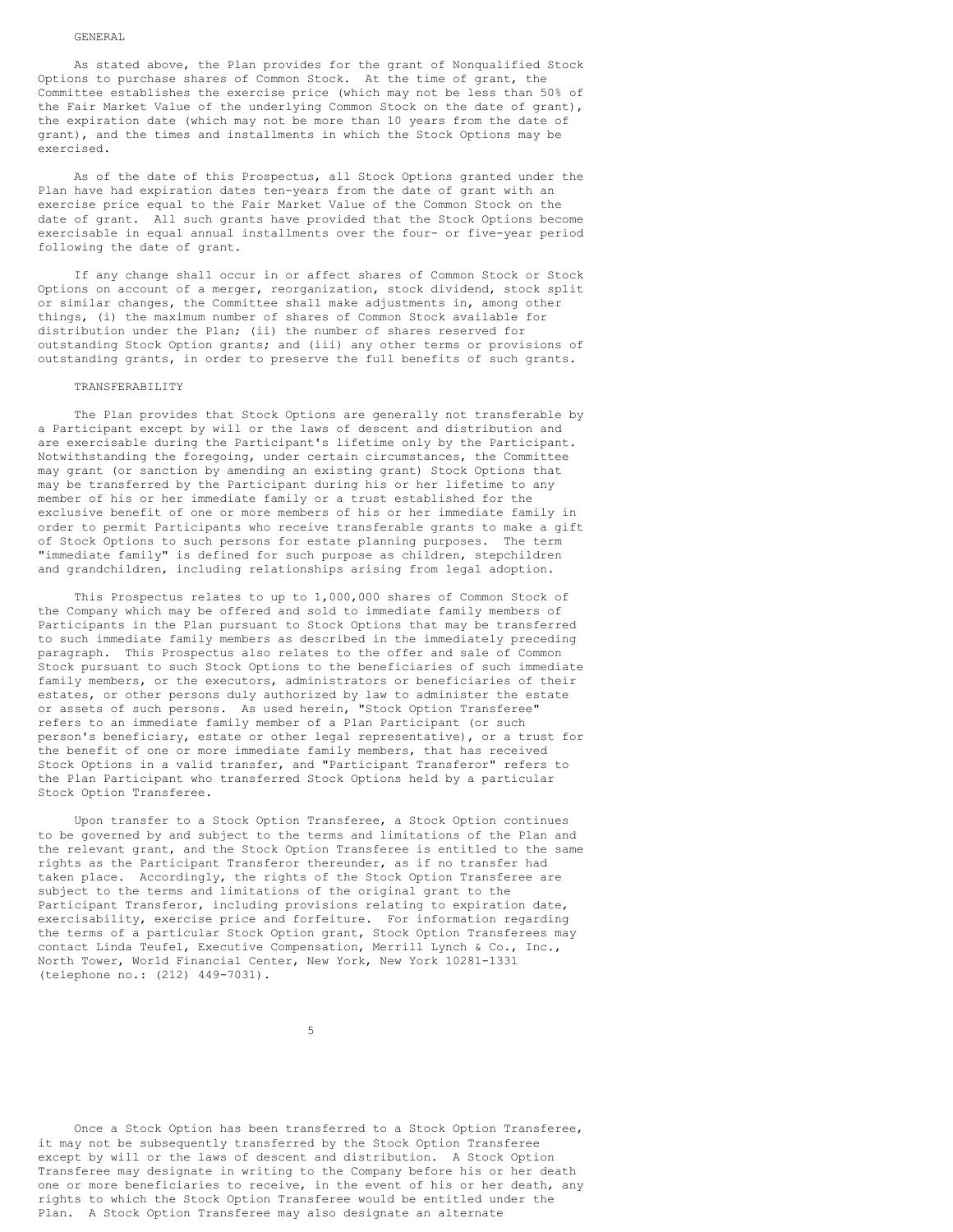beneficiary to receive payments if the primary beneficiary predeceases the Stock Option Transferee. A beneficiary designation may be changed or revoked in writing by the Stock Option Transferee at any time. Changes in beneficiary designation should be sent (return receipt requested) to the attention of the Secretary, Merrill Lynch & Co., Inc., 100 Church Street, 12th Floor, New York, New York 10080-6512.

### EXERCISE OF STOCK OPTIONS BY STOCK OPTION TRANSFEREES

A Stock Option may be exercised by a Stock Option Transferee at any time from the time first set by the Committee in the original grant to the Participant Transferor until the close of business on the expiration date of the Stock Option. Stock Options generally become exercisable in equal annual installments over the four- or five-year period following the date of grant. NOTWITHSTANDING THE FOREGOING, THE STOCK OPTION TRANSFEREE MAY NOT EXERCISE A STOCK OPTION DURING THE 12-MONTH PERIOD FOLLOWING A HARDSHIP WITHDRAWAL BY THE PARTICIPANT TRANSFEROR OF ELECTIVE 401(K) DEFERRALS AS DEFINED IN THE MERRILL LYNCH & CO., INC. 401(K) SAVINGS & INVESTMENT PLAN.

The purchase price of the shares as to which Stock Options are exercised shall be paid to the Company at the time of exercise (i) in cash, (ii) by delivering freely transferable shares of Common Stock already owned by the Stock Option Transferee having a total Fair Market Value on the day prior to the date of exercise at least equal to the purchase price, (iii) a combination of cash and shares of Common Stock equal in value to the purchase price, or (iv) by such other means as the Committee may from time to time determine.

Upon exercise of a Stock Option by a Stock Option Transferee, any federal, state or local withholding taxes arising from the exercise are the obligation of the Participant Transferor. The exercise will not be given effect and the Stock Option Transferee will not be able to sell the underlying shares until the Company receives confirmation that the Participant Transferor's withholding obligations, where applicable, have been satisfied. ACCORDINGLY, THE EXERCISE OF A STOCK OPTION BY A STOCK OPTION TRANSFEREE IS NOT ENTIRELY WITHIN HIS OR HER CONTROL.

A Stock Option will be deemed exercised on the date the Merrill Lynch Corporate Secretary's office has received a copy of the Stock Option Exercise Form (by mail or facsimile transmission), completed in all respects and signed by the Stock Option Transferee (accompanied by a check and/or shares of Common Stock, where applicable). The Stock Option shares will generally be transferred to the Stock Option transferee as of the day following the date that (i) the above conditions have been met, (ii) the funds and/or shares of Common Stock paid by the Stock Option Transferee in satisfaction of the exercise price have been received by the Company free and clear of all restrictions, and (iii) the Company has received confirmation that the Participant Transferor's withholding obligations have been satisfied.

Once the exercise is completed as described above, stock certificates for the appropriate number of shares will be delivered to the Stock Option Transferee or his or her estate or beneficiaries, or such shares shall be credited to an MLPF&S brokerage account or otherwise delivered in such manner as the person(s) entitled thereto may direct.

## EFFECT OF TERMINATION OF EMPLOYMENT

Because Stock Options transferred to Stock Option Transferees continue to be governed by the terms of the Plan and the original grant, their exercisability continues to be affected by the Participant Transferor's employment status.

If a Participant Transferor terminates employment with the Company for any reason other than death, all outstanding unexercised Stock Options granted to such Participant Transferor, including those held by a Stock Option Transferee, expire on the date of termination of employment, unless the Committee determines that an extended exercise period is warranted.

Notwithstanding the foregoing, the Disability or Retirement (as such terms are defined in the Plan) of a Participant Transferor shall not constitute termination of employment for the purposes of the preceding paragraph, and accordingly shall not result in the early expiration of outstanding Stock Options, unless the Committee shall at any time determine that the Participant Transferor is engaging in or assisting any business that the Committee determines to be in competition with a business engaged in by the Company, in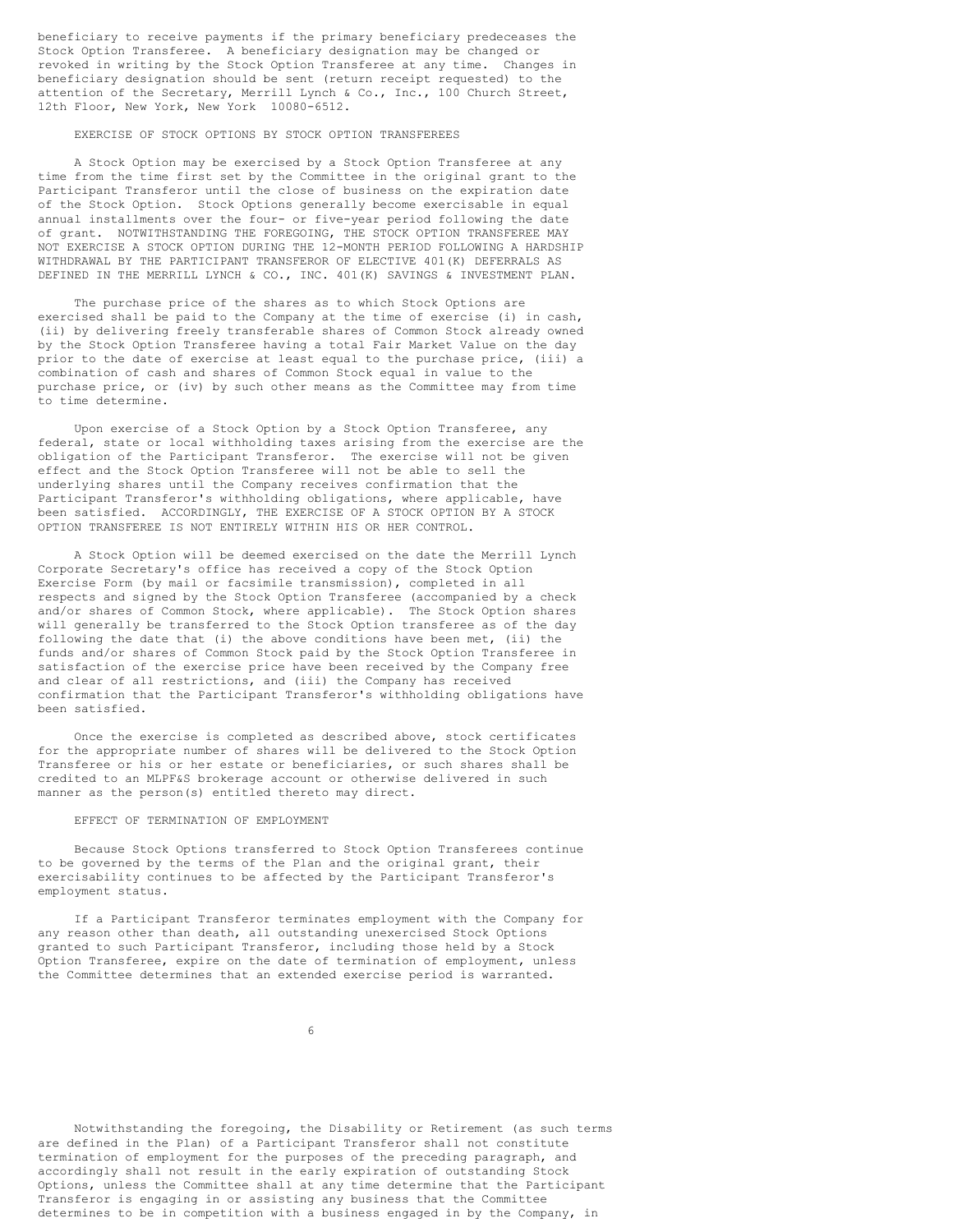which case the Participant Transferor shall be deemed to have terminated employment.

If a Participant Transferor dies, all unexercised and unexpired Stock Options granted to such Participant Transferor, including those held by a Stock Option Transferee, shall become immediately exercisable at any time and from time to time, but in no event after the expiration dates of such Stock Options.

## CHANGE IN CONTROL PROVISIONS

The Plan provides that, in the event of a Change in Control of the Company (as defined below) and a subsequent termination of the Participant Transferor's employment without "Cause" or termination of employment by the Participant Transferor for "Good Reason" as such terms are defined in the Plan, including a change in responsibilities or a reduction in salary or benefits, payment will be made for all unexpired Stock Options granted to that Participant Transferor, including those held by a Stock Option Transferee, as if all conditions of exercisability had been met. Payment will consist of a cash amount equal to, for each underlying share of Common Stock, the excess of the Fair Market Value of Common Stock on the day the Participant Transferor's employment is terminated, or, if higher, the highest Fair Market Value during the 90-day period preceding the Change in Control, over the exercise price for the relevant Stock Option.

A "Change in Control" of the Company means: (i) any change in control of a nature required to be reported under the Commission's proxy rules; (ii) the acquisition by any person of the beneficial ownership of securities representing 30 percent or more of the combined voting power of the Company's then outstanding voting securities; (iii) a change in the composition of the Board of Directors such that, within a period of 2 consecutive years, individuals who at the beginning of such 2-year period constituted the Board of Directors and any new directors elected or nominated by at least three-fourths of the directors who were either directors at the beginning of the 2-year period or were so elected or nominated, cease for any reason to constitute at least a majority of the Board of Directors; or (iv) the liquidation of all or substantially all of the assets of the Company. In addition, if the Company enters into an agreement, the consummation of which would result in a Change in Control, then a Change in Control shall be deemed to have occurred with respect to any Participant's termination without "Cause" or for "Good Reason" occurring after the execution of such agreement and, if such agreement expires or is terminated prior to consummation of the Change in Control, before such expiration or termination.

# FEDERAL INCOME TAX CONSEQUENCES

Prior to making a transfer of a Nonqualified Stock Option ("NSO"), a Participant should consult with his or her personal tax advisors concerning the possible Federal and state gift, estate, inheritance, and generation skipping tax consequences of such a transfer, as well as state and local income tax consequences which are not addressed herein. The discussion of federal income tax consequences for the Participant and the Stock Option Transferee set forth below assumes that the transfer of an NSO during a Participant's lifetime is made by way of gift and no consideration is received therefor.

### INCOME TAX CONSEQUENCES FOR PARTICIPANT TRANSFERORS

The Company has been advised by its tax counsel that a Participant who transfers an NSO by way of gift to an immediate family member will not recognize income at the time of the transfer. Instead, the Participant will recognize ordinary compensation income in an amount equal to the excess of the fair market value of the shares purchased (which will not necessarily be equal to the price at which such shares are sold, even if sold on the same day as exercise) over the exercise price at the time the Stock Option Transferee exercises the NSO. (Special rules may apply to Participants subject to potential liability under Section 16(b) of the Exchange Act, which may defer the recognition of compensation income.) Moreover, such income will be subject to payment and withholding of income and FICA taxes. Normally,

7

Participants will have all withholding amounts deducted from a margin account maintained by the Participant with the Company's affiliate, MLPF&S; alternatively, Participants may satisfy the withholding obligation by writing a check to the Company or by another method permitted by the Company. Subject to certain limitations, the Company will generally be entitled to claim a Federal income tax deduction at such time and in the same amount that the Participant realizes ordinary income. In the event the Stock Option Transferee exercises the NSO after the death of the Participant, any such ordinary income will be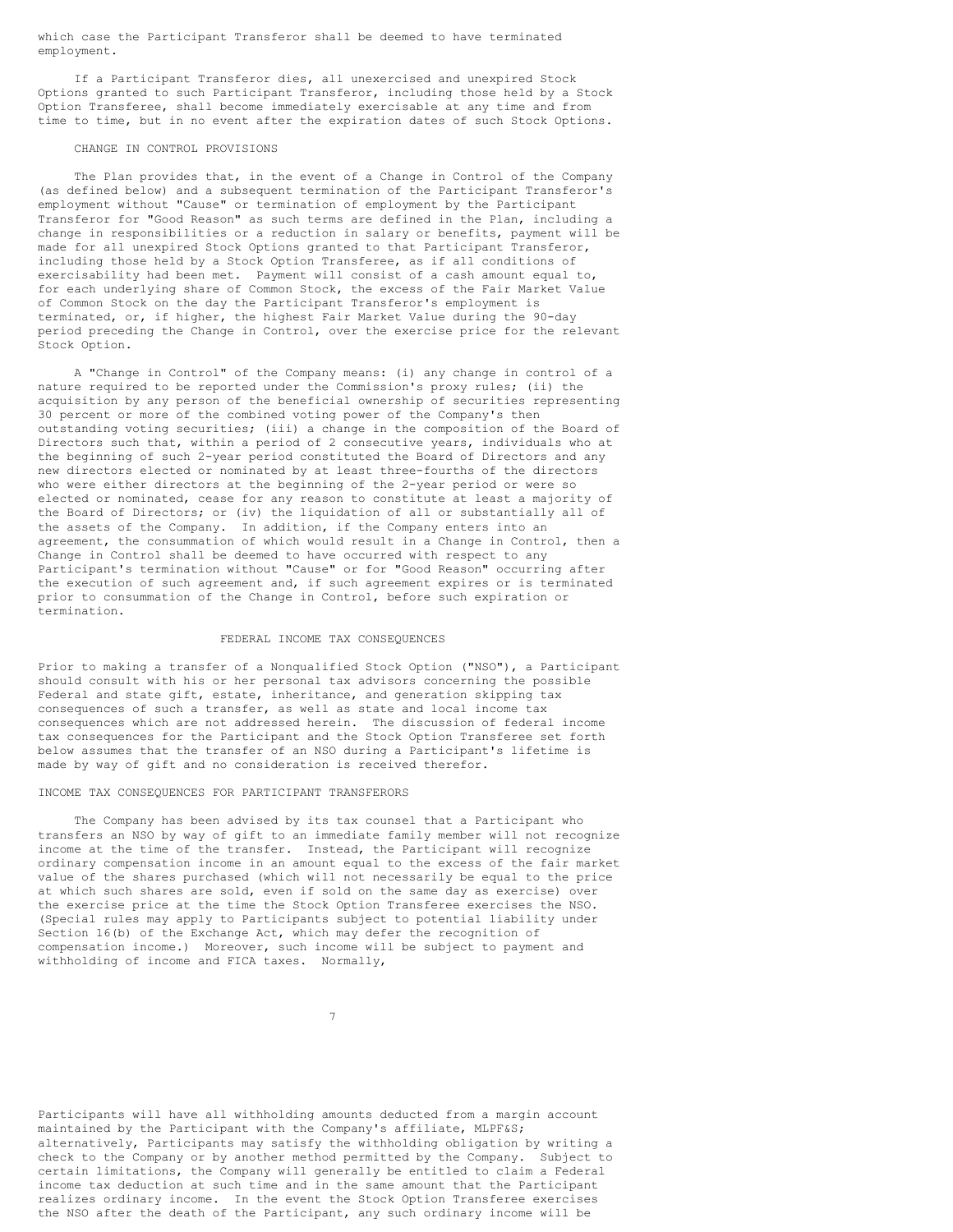### recognized by the Stock Option Transferee.

#### INCOME TAX CONSEQUENCES FOR STOCK OPTION TRANSFEREE

Tax counsel has also advised that a Stock Option Transferee will not recognize income at the time of the transfer of the NSO since a gift is specifically excluded from gross income. As described in the preceding paragraph, the Participant and not the Stock Option Transferee will recognize ordinary compensation income at the time the Stock Option Transferee exercises the NSO if the Participant is alive at the date the NSO is exercised. In the event that the Stock Option Transferee exercises the NSO after the death of the Participant, any such ordinary income will be recognized by the Stock Option Transferee. Such income will not be subject to withholding of income tax but will be subject to withholding of FICA tax unless such income is recognized after the calendar year of the Participant's death. A Stock Option Transferee who chooses to exercise an NSO in whole or in part by delivery of other Common Stock already owned by the Stock Option Transferee should consult with tax counsel concerning the tax consequences of such a transaction.

#### INCOME TAX CONSEQUENCES ON SUBSEQUENT SALE OF STOCK

If shares acquired upon exercise of an NSO are later sold or exchanged, then the difference between the sales price and the Stock Option Transferee's tax basis for the shares will generally be taxable as long-term or short-term capital gain or loss (if the stock is a capital asset of the taxpayer) depending upon whether the stock has been held for more than one year after the exercise date. If the NSO is exercised by the Stock Option Transferee for cash while the Participant is alive, the tax basis for the shares in the hands of the Stock Option Transferee would be the exercise price for the NSO plus the amount of the income recognized by the Participant Transferor at the time of exercise. If the NSO is exercised for cash by the Stock Option Transferee after the Participant's death, the tax basis for the Shares would be the exercise price for the NSO plus the amount of income recognized upon exercise by the Stock Option Transferee. Different basis rules will apply if the Stock Option Transferee delivered Common Stock in payment of all or a portion of the exercise price of the NSO.

8

## EXPERTS

The consolidated financial statements and related financial statement schedules of the Company and its subsidiaries included or incorporated by reference in the Company's 1995 Annual Report on Form 10-K, and incorporated by reference in this Prospectus, have been audited by Deloitte & Touche LLP, independent auditors, as stated in their reports incorporated by reference herein. The Selected Financial Data under the captions "Operating Results", "Financial Position" and "Common Share Data" for each of the five years in the period ended December 29, 1995 included in the 1995 Annual Report to Stockholders of the Company, and incorporated by reference herein, have been derived from consolidated financial statements audited by Deloitte & Touche LLP, as set forth in their reports incorporated by reference herein. Such consolidated financial statements and related financial statement schedules, and such Selected Financial Data incorporated by reference in this Prospectus and the Registration Statement of which this Prospectus is a part, have been incorporated herein by reference in reliance upon such reports of Deloitte & Touche LLP given upon their authority as experts in accounting and auditing.

With respect to unaudited interim financial information for the periods included in the Quarterly Reports on Form 10-Q which are incorporated herein by reference, Deloitte & Touche LLP have applied limited procedures in accordance with professional standards for a review of such information. However, as stated in their reports included in such Quarterly Reports on Form 10-Q and incorporated by reference herein, they did not audit and they do not express an opinion on such interim financial information. Accordingly, the degree of reliance on their reports on such information should be restricted in light of the limited nature of the review procedures applied. Deloitte & Touche LLP are not subject to the liability provisions of Section 11 of the Securities Act of 1933, as amended (the "Securities Act") for any such report on unaudited interim financial information because any such report is not a "report" or a "part" of the registration statement prepared or certified by an accountant within the meaning of Sections 7 and 11 of the Securities Act.

#### LEGAL OPINION

The legality of the shares of Common Stock offered hereby has been passed upon by Brown & Wood, One World Trade Center, New York, New York 10048, counsel for the Company. In addition, Brown & Wood has advised the Company concerning certain Federal income tax consequences related to Stock Options under the Plan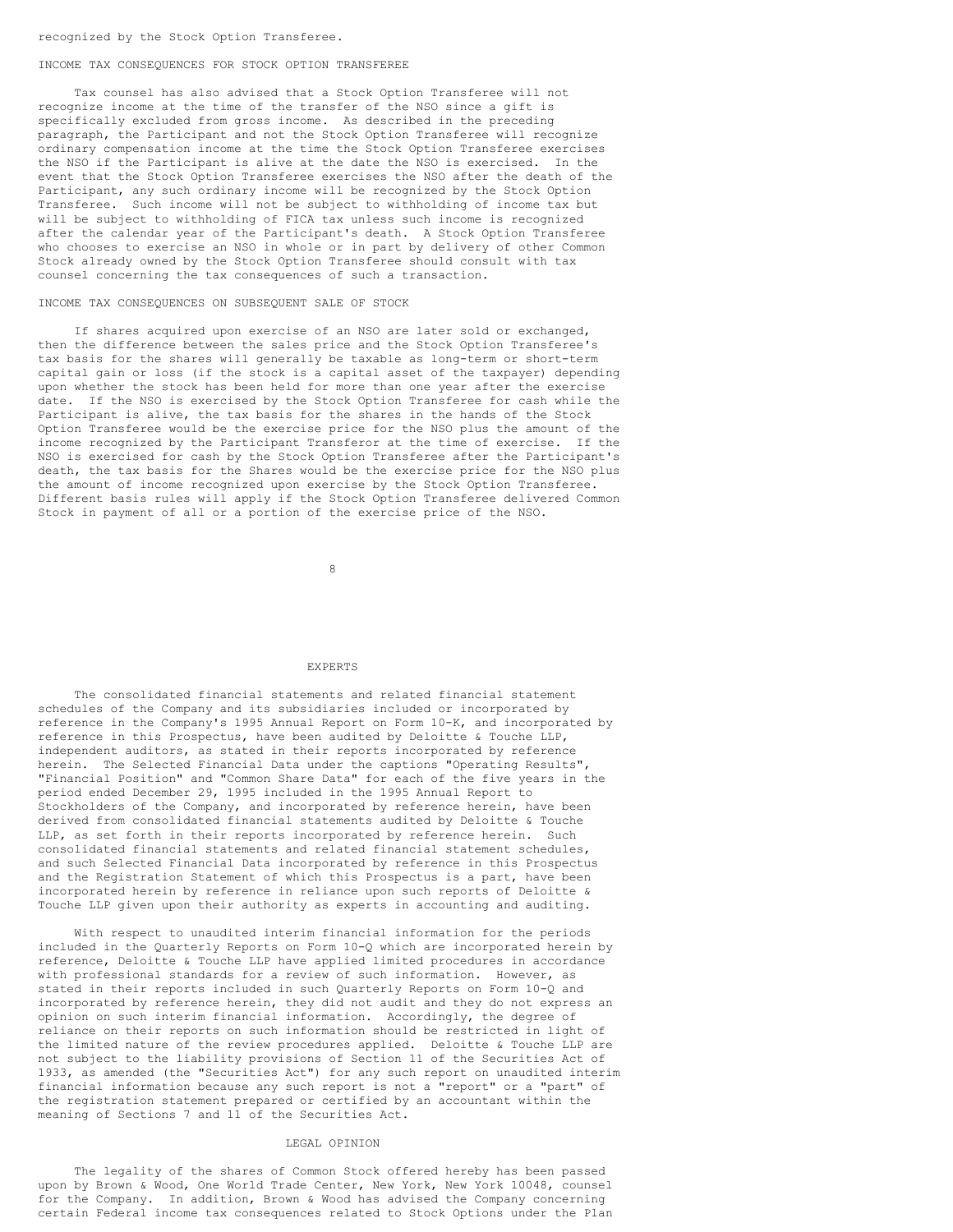$\alpha$ 

## PART II INFORMATION NOT REQUIRED IN PROSPECTUS

ITEM 14. OTHER EXPENSES OF ISSUANCE AND DISTRIBUTION. The following table sets forth all expenses in connection with the issuance and distribution of the securities being registered. All the amounts shown are estimates, except the registration fee.

| Registration fee                                                                               | \$21,337 |
|------------------------------------------------------------------------------------------------|----------|
| Fees and expenses of accountants                                                               | 3,000    |
| Fees and expenses of counsel                                                                   | 5,000    |
| Blue Sky fees and expenses                                                                     | 7,500    |
| Printing expenses                                                                              | 1,000    |
| Miscellaneous                                                                                  | 1,000    |
|                                                                                                |          |
| $\texttt{Total} \dots \dots \dots \dots \dots \dots \dots \dots \dots \dots \dots \dots \dots$ | 38,837   |
|                                                                                                |          |

ITEM 15. INDEMNIFICATION OF DIRECTORS AND OFFICERS.

Section 145 of the General Corporation Law of the State of Delaware, as amended, provides that under certain circumstances a corporation may indemnify any person who was or is a party or is threatened to be made a party to any threatened, pending or completed action, suit or proceeding whether civil, criminal, administrative or investigative, by reason of the fact that he is or was a director, officer, employee or agent of the Company or is or was serving at its request in such capacity in another corporation or business association, against expenses (including attorneys' fees), judgments, fines and amounts paid in settlement actually and reasonably incurred by him in connection with such action, suit or proceeding if he acted in good faith and in a manner he reasonably believed to be in or not opposed to the best interests of the Company and, with respect to any criminal action or proceeding, had no reasonable cause to believe his conduct was unlawful.

Article XIII, Section 2 of the Restated Certificate of Incorporation of the Company provides in effect that, subject to certain limited exceptions, the Company shall indemnify its directors and officers to the extent authorized or permitted by the General Corporation Law of the State of Delaware. The directors and officers of the Company are insured under policies of insurance maintained by the Company, subject to the limits of the policies, against certain losses arising from any claims made against them by reason of being or having been such directors or officers. In addition, the Company has entered into contracts with all of its directors providing for indemnification of such persons by the Company to the full extent authorized or permitted by law, subject to certain limited exceptions.

 $II-1$ 

ITEM 16. EXHIBITS.

- 4(a) Restated Certificate of Incorporation of the Company, as amended April 24, 1987 (incorporated by reference to Exhibit 3(i) to the Company's Annual Report on Form 10-K for the fiscal year ended December 25, 1992 ("1992 10-K") (File No. 1-7182)).
- 4(b) Certificate of Amendment, dated April 29, 1993, of the Certificate of Incorporation of the Company (incorporated by reference to Exhibit 3(i) to the Company's Quarterly Report on Form 10-Q for the quarter ended March 26, 1993 ("First Quarter 1993 10-Q") (File No. 1-7182)).
- 4(c) By-Laws of the Company, effective as of October 25, 1993 (incorporated by reference to Exhibit 3(i) to the Company's Quarterly Report on Form 10-Q for the quarter ended September 24, 1993 (File No. 1-7182)).
- 4(d) Form of Rights Agreement, dated as of December 16, 1987, between the Company and Chemical Bank (successor by merger to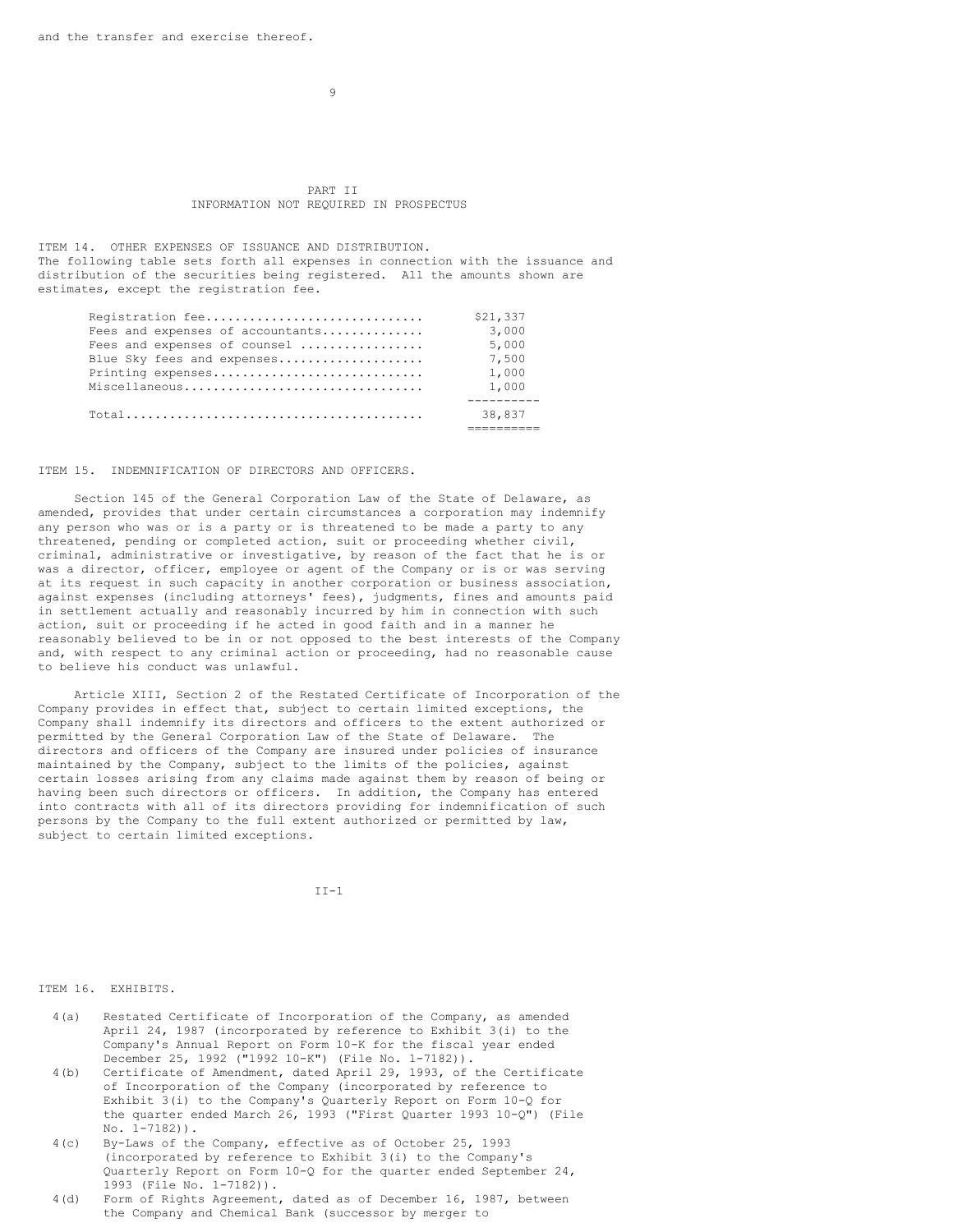Manufacturers Hanover Trust Company) (incorporated by reference to Exhibit  $3(iv)$  to the  $1992$   $10-K$ ).

- 4(e) Certificate of Designation of the Company establishing the rights, preferences, privileges, qualifications, restrictions and limitations relating to the Company's 9% Cumulative Preferred Stock, Series A (incorporated by reference to Exhibit 4(iii) to the Company's Quarterly Report on Form 10-Q for the quarter ended September 30, 1994 (File No. 1-7182)).
- 4(f) Certificate of Designation of the Company establishing the rights, preferences, privileges, qualifications, restrictions and limitations relating to the Company's Remarketed Preferred Stock, Series C (incorporated by reference to Exhibit 3(ii) to the First Quarter 1993 10-Q).
- 4(g) Certificate of Designation of the Company establishing the rights, preferences, privileges, qualifications, restrictions and limitations relating to the Company's Series A Junior Preferred Stock (incorporated by reference to Exhibit 3(f) to the Company's Registration Statement on Form S-3 (File No. 33-19975)).

\*5 Opinion of Brown & Wood as to legality and tax matters.

- \*23(a) Consent of Brown & Wood (included as part of Exhibit 5).
- 23(b) Consent of Deloitte & Touche LLP.

\*24 Power of Attorney.<br>\*99 Merrill Lynch & Co

Merrill Lynch & Co., Inc. Long-Term Incentive Compensation Plan, as amended through April 16, 1996 (incorporated by reference to Exhibit 10(i) to the Company's Quarterly Report on Form 10- Q for the quarter ended March 29, 1996 (File No. 1-7182)).

\* Previously filed.

ITEM 17. UNDERTAKINGS.

The undersigned registrant hereby undertakes:

(a)(1) To file, during any period in which offers or sales are being made, a post-effective amendment to this registration statement: (i) To include any prospectus required by Section 10(a)(3) of the Securities Act of 1933;

To reflect in the prospectus any facts or events arising after the effective date of the registration statement (or the most recent post-effective amendment thereof) which, individually or in the aggregate, represent a fundamental change in the information set forth in the registration statement;

(iii) To include any material information with respect to the plan of distribution not previously disclosed in the registration statement or any material change to such information in the registration statement;

provided, however, that paragraphs (a)(1)(i) and (a)(1)(ii) do not apply if the registration statement is on Form S-3 and the information required to be included in a post-effective amendment by those paragraphs is contained in periodic reports filed by the registrant pursuant to Section 13 or 15(d) of the Securities Exchange Act of 1934 that are incorporated by reference in the registration statement.

```
II-2
```
(2) That, for the purpose of determining any liability under the Securities Act of 1933, each such post-effective amendment shall be deemed to be a new registration statement relating to the securities offered therein, and the offering of such securities at the time shall be deemed to be the initial bona fide offering thereof.

(3) To remove from registration by means of a post-effective amendment any of the securities being registered which remain unsold at the termination of the offering.

(b) That, for the purpose of determining any liability under the Securities Act of 1933, each filing of the registrant's annual report pursuant to Section 13(a) or 15(d) of the Securities Exchange Act of 1934 that is incorporated by reference in this registration statement shall be deemed to be a new registration statement relating to the securities offered herein, and the offering of such securities at the time shall be deemed to be the initial bona fide offering thereof.

---- ----

---- ----

(c) Insofar as indemnification for liabilities arising under the Securities Act of 1933 may be permitted to directors, officers and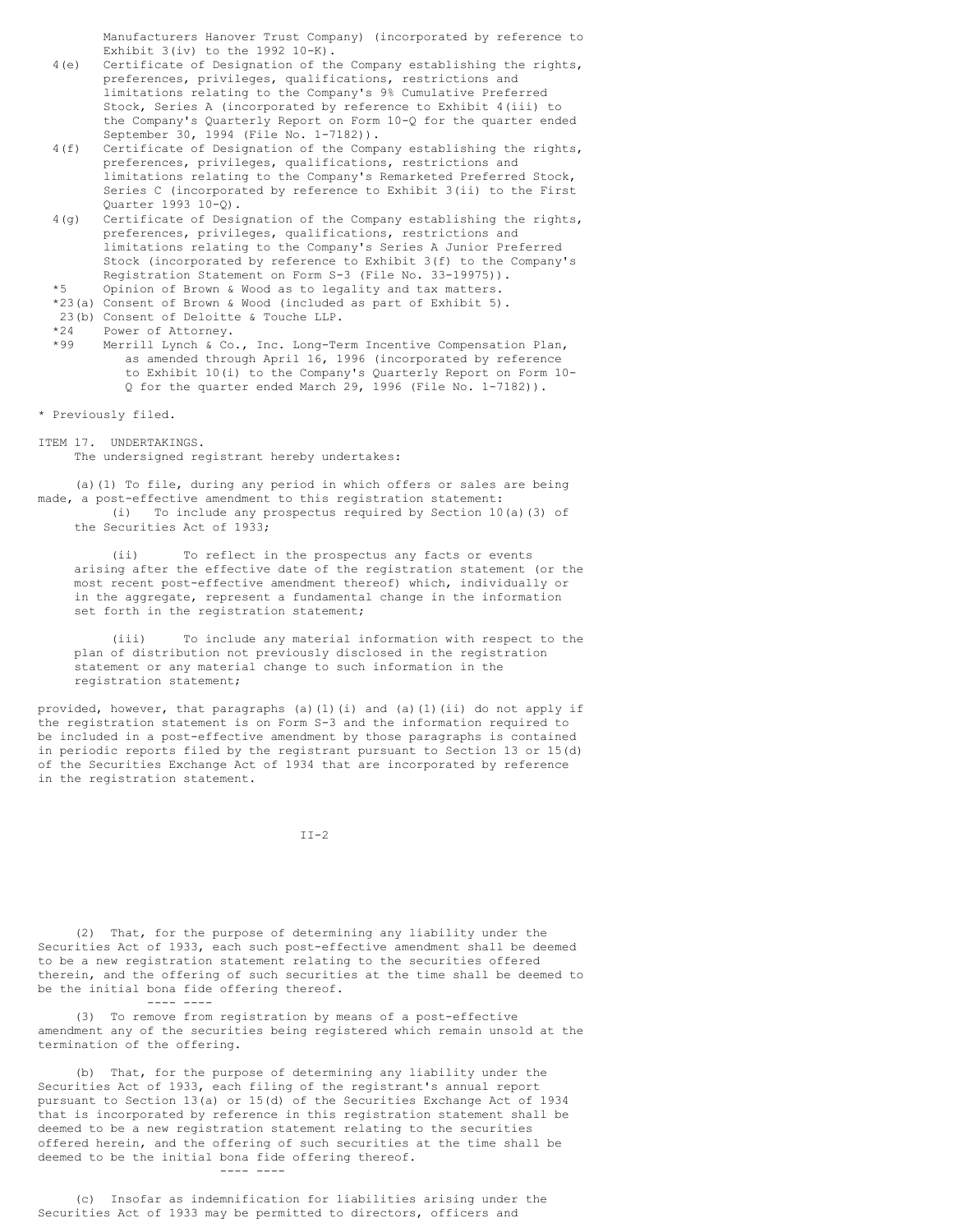controlling persons of the registrant pursuant to the provisions referred to in Item 15 of this registration statement, or otherwise, the registrant has been advised that in the opinion of the Securities and Exchange Commission such indemnification is against public policy as expressed in the Act and is, therefore, unenforceable. In the event that a claim for indemnification against such liabilities (other than the payment by the registrant of expenses incurred or paid by a director, officer or controlling person of the registrant in the successful defense of any action, suit or proceeding) is asserted by such director, officer or controlling person in connection with the securities being registered, the registrant will, unless in the opinion of its counsel the matter has been settled by controlling precedent, submit to a court of appropriate jurisdiction the question whether such indemnification by the registrant is against public policy as expressed in the Act and will be governed by the final adjudication of such issue.

 $TT-3$ 

# SIGNATURES

Pursuant to the requirements of the Securities Act of 1933, the Company certifies that it has reasonable grounds to believe that it meets all of the requirements for filing on Form S-3 and has duly caused this Amendment No. 1 to the Registration Statement to be signed on its behalf by the undersigned, thereunto duly authorized, in The City of New York and State of New York on the 27th day of June, 1996.

MERRILL LYNCH & CO., INC.

By /s/ JOSEPH T. WILLETT ------------------------------------ JOSEPH T. WILLETT (Senior Vice President and Chief Financial Officer)

PURSUANT TO THE REQUIREMENTS OF THE SECURITIES ACT OF 1933, THIS AMENDMENT NO. 1 TO THE REGISTRATION STATEMENT HAS BEEN SIGNED BELOW BY THE FOLLOWING PERSONS IN THE CAPACITIES INDICATED ON THE 27TH DAY OF JUNE, 1996.

| Signature                          | Title                                                                                 |
|------------------------------------|---------------------------------------------------------------------------------------|
| $\star$<br>(DANIEL P. TULLY)       | Chairman of the Board, Chief<br>Executive Officer and Director                        |
| $\star$<br>(DAVID H. KOMANSKY)     | President, Chief Operating<br>Officer and Director                                    |
| $\star$<br>(JOSEPH T. WILLETT)     | Senior Vice President and Chief<br>Financial Officer (Principal<br>Financial Officer) |
| $\star$<br>(MICHAEL J. CASTELLANO) | Senior Vice President and Controller                                                  |
| $\star$<br>(WILLIAM O. BOURKE)     | Director                                                                              |
| $\star$<br>(WORLEY H. CLARK)       | Director                                                                              |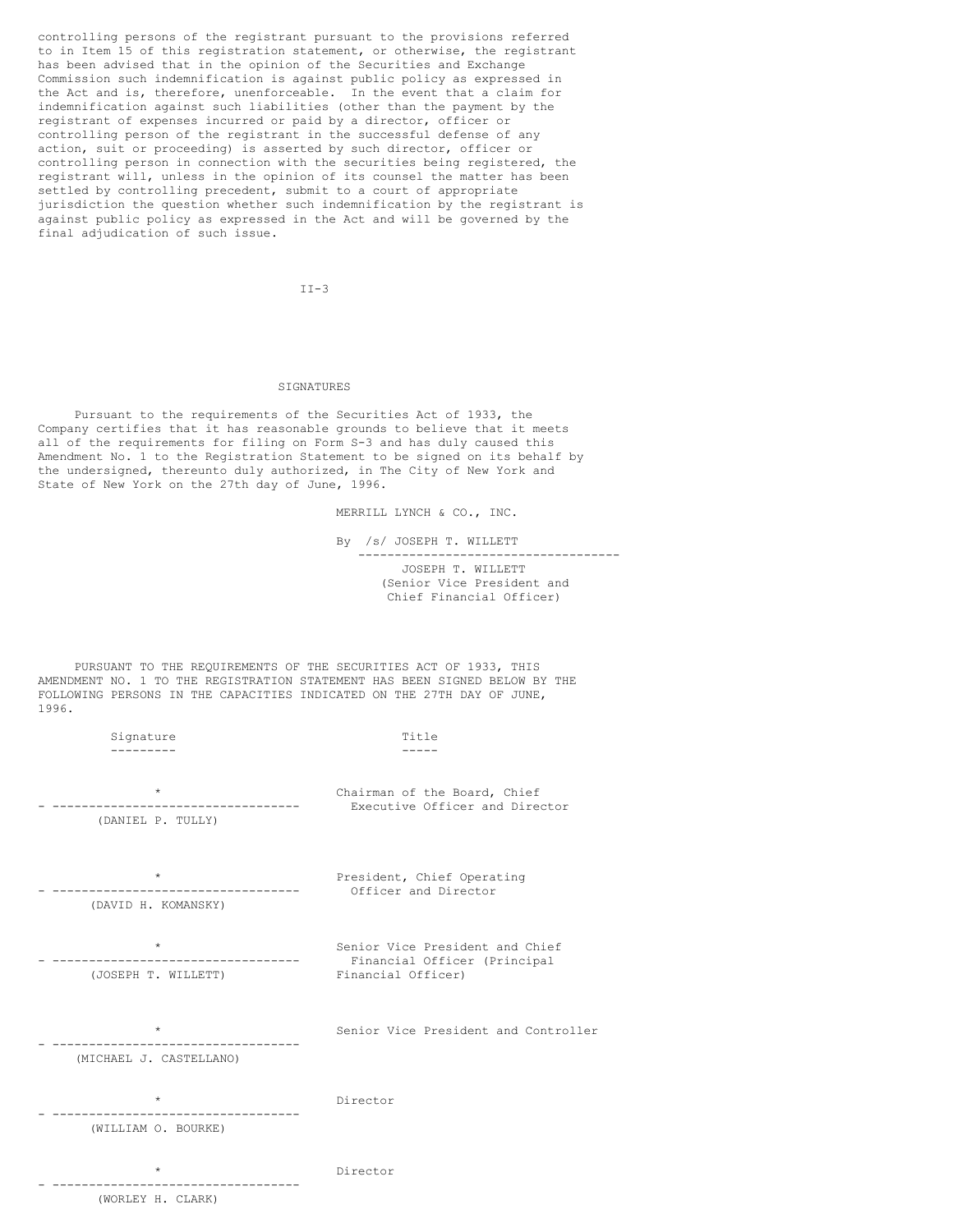$\mathtt{I}$ I-4

| Signature<br>---------                                      |          | Title |
|-------------------------------------------------------------|----------|-------|
| $\star$<br>--------------------                             | Director |       |
| (JILL K. CONWAY)                                            |          |       |
| $\star$<br>---------------------------                      | Director |       |
| (STEPHEN L. HAMMERMAN)                                      |          |       |
| $\star$                                                     | Director |       |
| -------------------------------<br>(EARLE H. HARBISON, JR.) |          |       |
| $\star$                                                     | Director |       |
| (GEORGE B. HARVEY)                                          |          |       |
| $\star$                                                     | Director |       |
| (WILLIAM R. HOOVER)                                         |          |       |
| $\star$                                                     | Director |       |
| ----------------------------<br>(ROBERT P. LUCIANO)         |          |       |
|                                                             |          |       |
| $\star$<br>-----------                                      | Director |       |
| (AULANA L. PETERS)                                          |          |       |
| $\star$                                                     | Director |       |
| (JOHN J. PHELAN, JR.)                                       |          |       |
| $\star$                                                     | Director |       |
| (WILLIAM L. WEISS)                                          |          |       |
| BY: /s/ JOSEPH T. WILLETT                                   |          |       |
| Joseph T. Willett<br>Attorney in Fact                       |          |       |

II-5

# EXHIBIT INDEX

Exhibit No. Description Page 2014 - Page 2014 12:30 Page 2014 12:30 Page 2014 12:30 Page 2014 12:30 Page 2014 12:30 - ----------- ----------- ---- 4(a) Restated Certificate of Incorporation of the Company, as amended April 24, 1987 (incorporated by reference to Exhibit 3(i) to the Company's Annual Report on Form 10-K for the fiscal year ended December 25, 1992 ("1992 10-K") (File No. 1-7182)). 4(b) Certificate of Amendment, dated April 29, 1993, of the Certificate of Incorporation of the Company (incorporated by reference to Exhibit 3(i) to the Company's Quarterly Report on Form 10-Q for the quarter ended March 26, 1993 ("First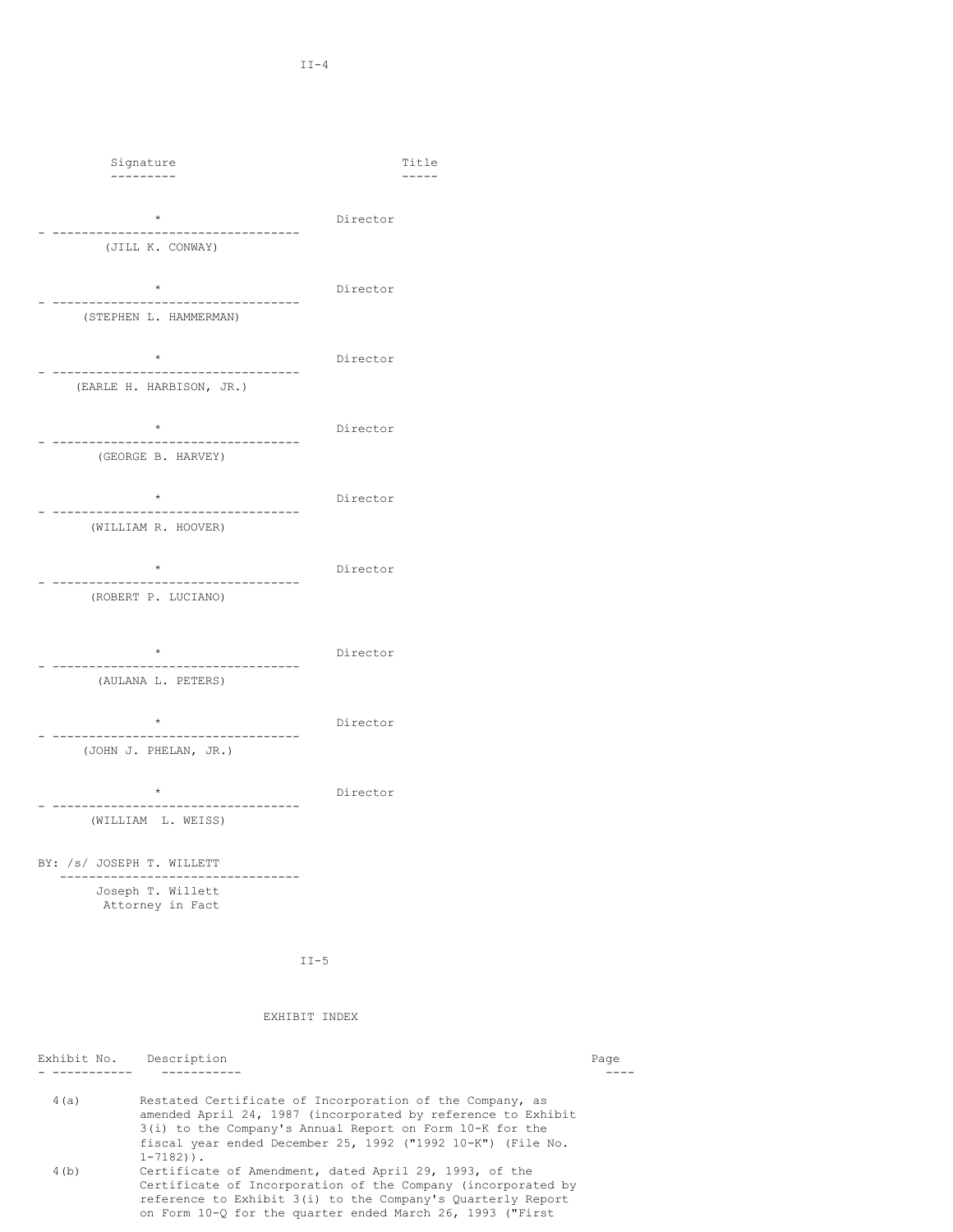Quarter 1993 10-Q") (File No. 1-7182)). 4(c) By-Laws of the Company, effective as of October 25, 1993 (incorporated by reference to Exhibit 3(i) to the Company's Quarterly Report on Form 10-Q for the quarter ended September 24, 1993 (File No. 1-7182)).

- 4(d) Form of Rights Agreement, dated as of December 16, 1987, between the Company and Chemical Bank (successor by merger to Manufacturers Hanover Trust Company) (incorporated by reference to Exhibit 3(iv) to the 1992 10-K).
- 4(e) Certificate of Designation of the Company establishing the rights, preferences, privileges, qualifications, restrictions and limitations relating to the Company's 9% Cumulative Preferred Stock, Series A (incorporated by reference to Exhibit 4(iii) to the Company's Quarterly Report on Form 10-Q
- for the quarter ended September 30, 1994 (File No. 1-7182)). 4(f) Certificate of Designation of the Company establishing the rights, preferences, privileges, qualifications, restrictions and limitations relating to the Company's Remarketed Preferred Stock, Series C (incorporated by reference to Exhibit 3(ii) to the First Quarter 1993 10-Q).
- 4(g) Certificate of Designation of the Company establishing the rights, preferences, privileges, qualifications, restrictions and limitations relating to the Company's Series A Junior Preferred Stock (incorporated by reference to Exhibit 3(f) to the Company's Registration Statement on Form S-3 (File No. 33-19975)).
- \*5 Opinion of Brown & Wood as to legality and tax matters.

\*23(a) Consent of Brown & Wood (included as part of Exhibit 5).

23(b) Consent of Deloitte & Touche LLP.<br>\*24 Power of Attorney.

\*24 Power of Attorney.

Merrill Lynch & Co., Inc. Long-Term Incentive Compensation Plan, as amended through April 16, 1996 (incorporated by reference to Exhibit 10(i) to the Company's Quarterly Report on Form 10-Q for the quarter ended March 29, 1996 (File No. 1-7182)).

\* Previously filed.